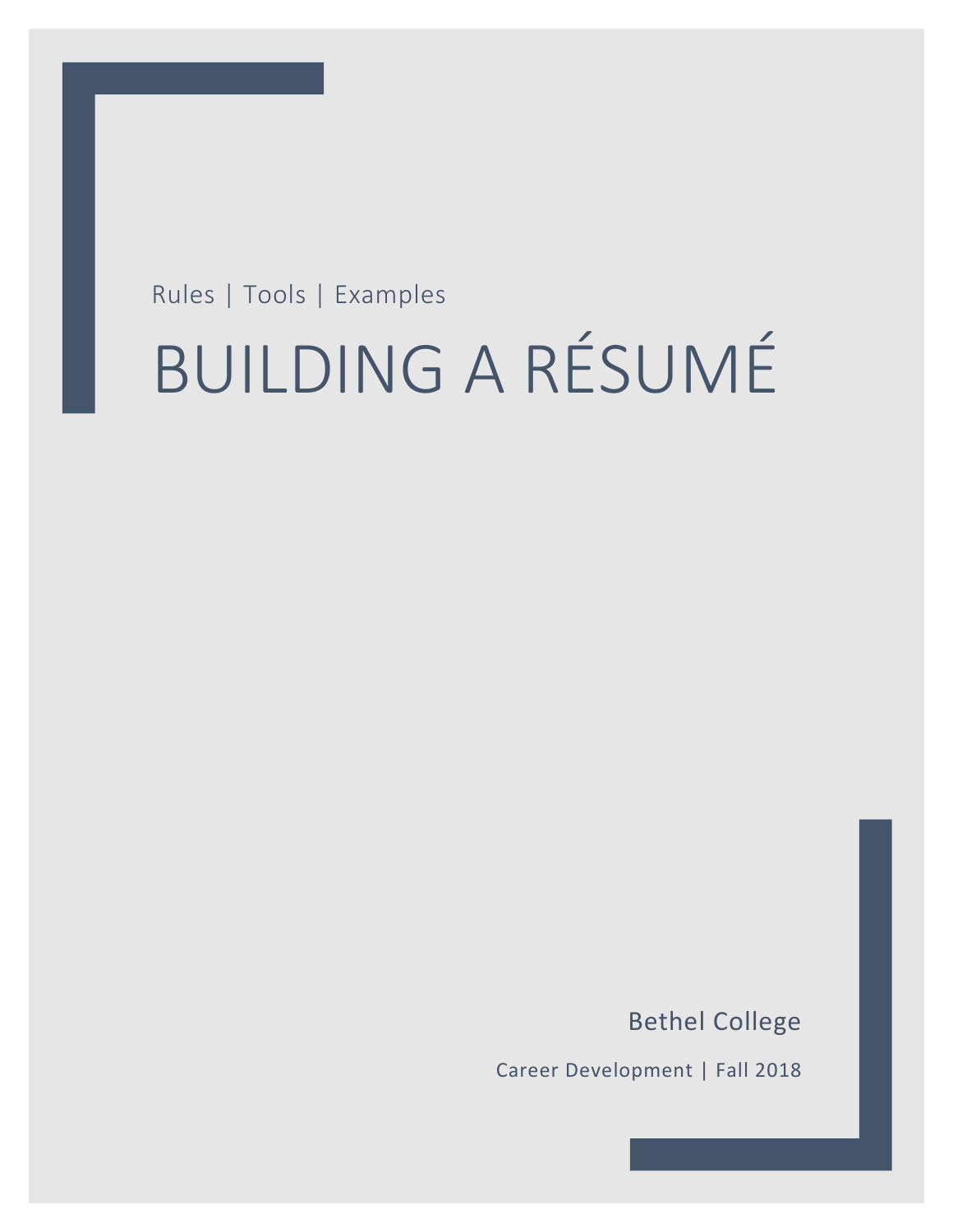## **Table of Contents**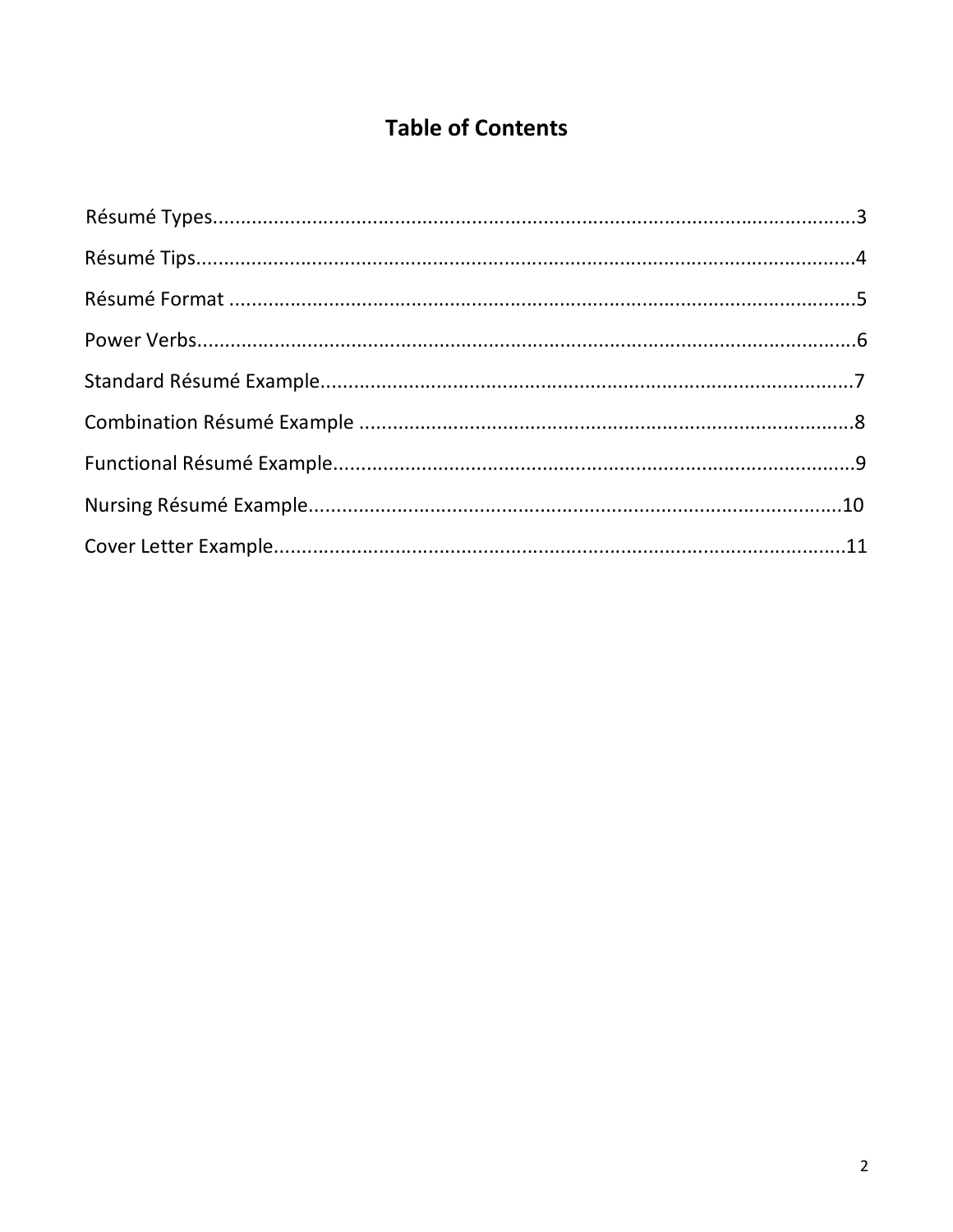## **Résumé Types**

## **Standard Résumé**

- Best for college students applying for summer jobs or jobs after graduation
- Typical résumé that lists your employment/ experience history in reverse chronological order (most recent experiences listed first, continuing to the oldest position)
- Used when you have a lot of experience in the field of employmen you're applying for (i.e. the job lines up with your major)

## **Combination Résumé**

- Best for those who want to focus on specific skills
- Experiences are placed in skill categories. For example, "Communication," "Leadership," and "Organizational"
- Efficiently relates your past jobs to relevant skills of the job you are seeking
- Once you have decided which job fits which skill set, you will place the jobs in reverse chronological order *only within that skill set*

## **Functional Résumé**

- Best for those who have gaps in work history or for those changing career paths
- Instead of skills being listed under a job, the skills are grouped together from all different jobs and placed under these "skill fields"
- Education appears last (considering your degree does not line up with job you're applying for)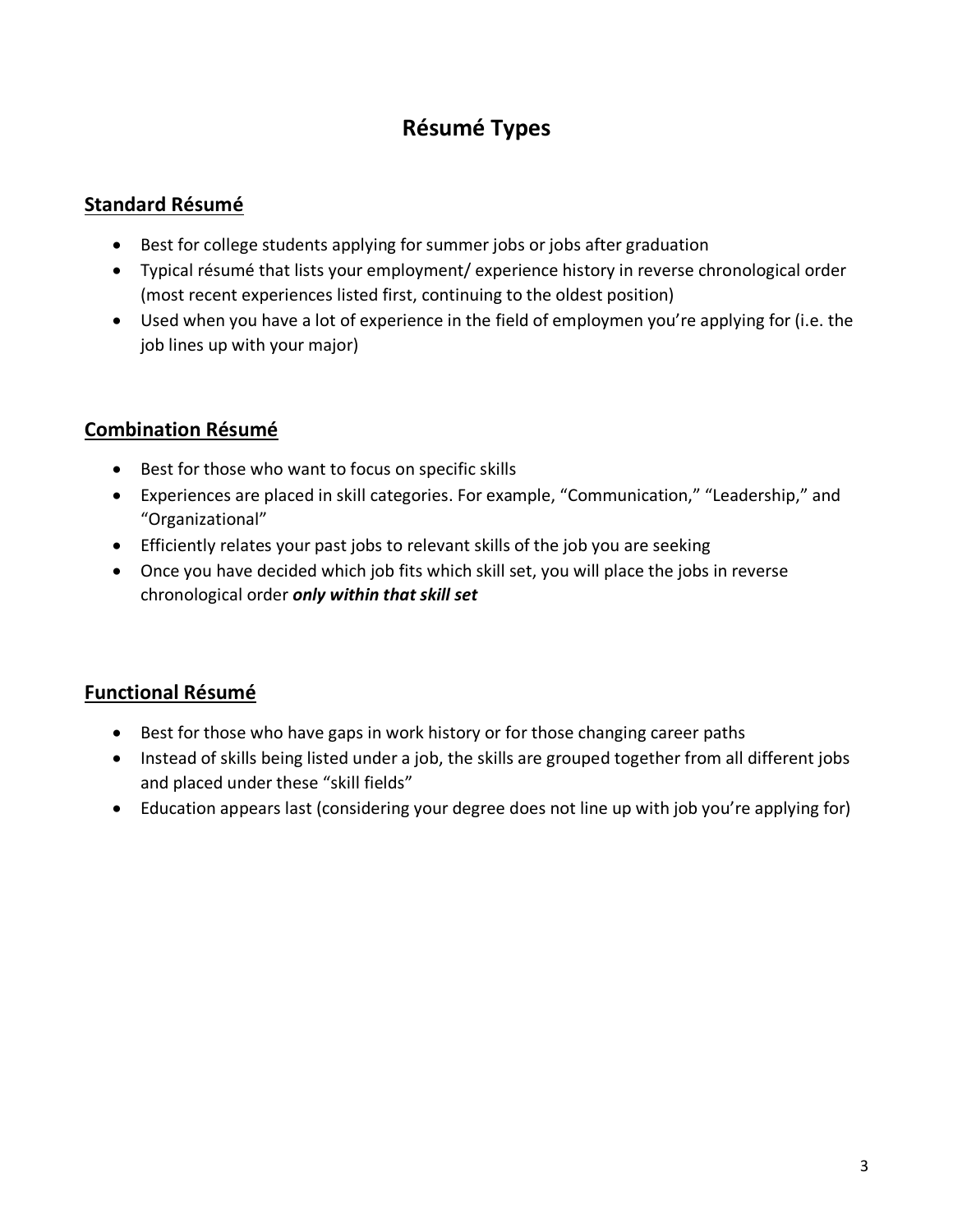## **20 Résumé Tips**

- 1. Aim for **one page** of strong and simple information
- 2. Keep font size between 10-12 pts.
- 3. Margins between .5-1 inch
- 4. Stick to friendly but professional fonts such as Calibri, Arial, and Verdana
- 5. Do not use "I" and "me"
- 6. Power verbs should begin any descriptive sentence about a job experience
- 7. Put power verbs in **past** tense for *past* experiences and **present** tense for *present* experiences
- 8. Include honors and scholarships if applicable
- 9. Print on professional resume paper if possible (100% cotton)
- 10. Never use your photo on a resume
- 11. Do not include unnecessary personal information (marital status, age, religion)
- 12. Do not relist information previously stated
- 13. Avoid compound use of verbs such as "managed and coordinated"
- 14. Check spelling and grammar!
- 15. Get someone else to proofread your resume
- 16. Make sure it is easy to read
- 17. Use numerical values to describe accomplishments if it is applicable
- 18. Utilize white space to separate information: the blank space in margins and in between lines
- 19. Always put your references on a separate page
- 20. Represent yourself well: be honest and avoid wordiness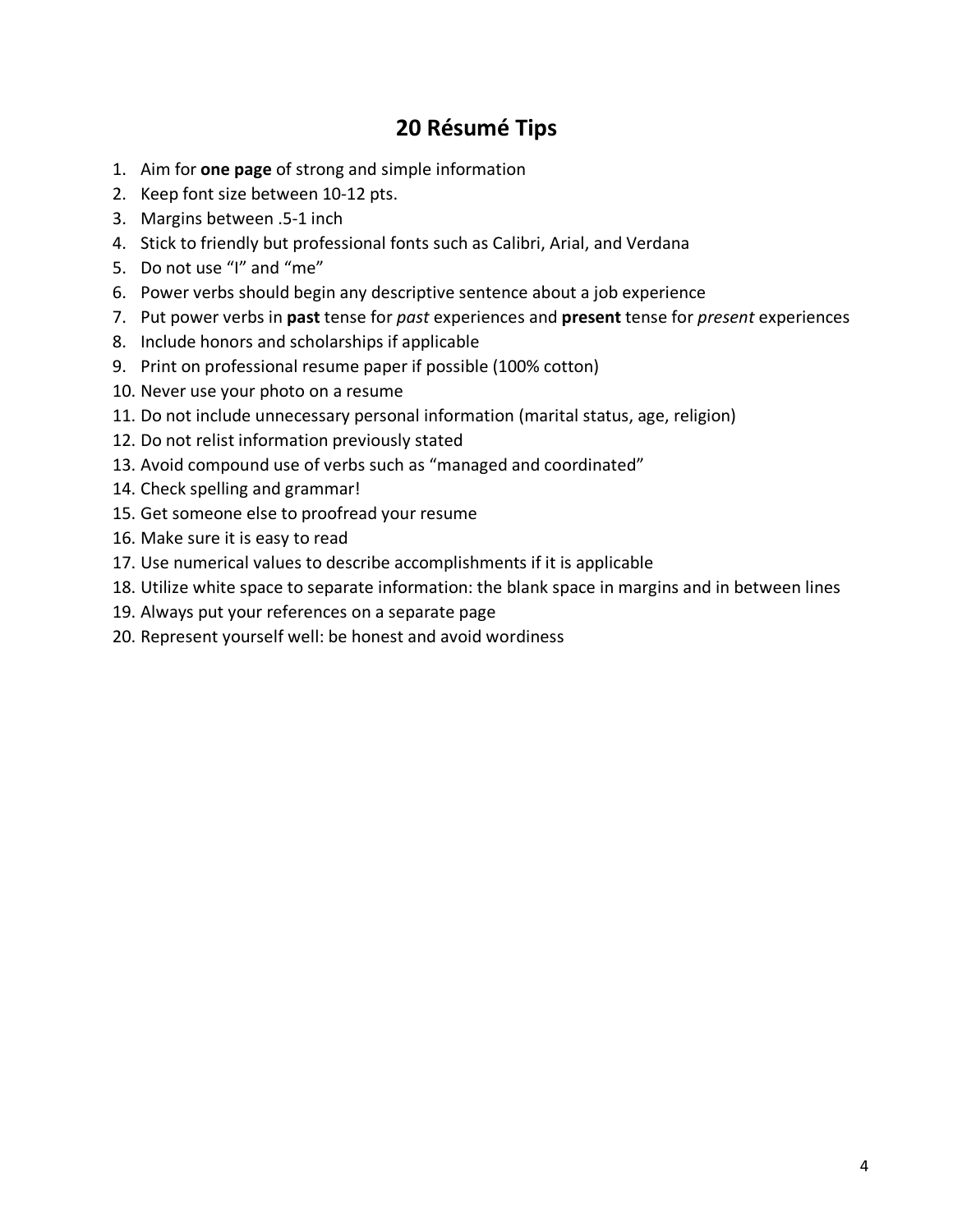## **Standard Résumé: Format**

After your name and personal information, your résumé should have at *least* two categories: **Education** and **Professional Experience**. However, your résumé can include any number of categories depending on your range of experiences.

These are some options for your categories:

- 1. Education\*
- 2. Professional Experience\*
- 3. Work Experience
- 4. Collegiate Involvement
- 5. Community Engagement
- 6. Volunteer Experience
- 7. Athletic Involvement, etc.
- Ø Difference between *Professional* and *Work*: Professional is any experience relevant to the position you're applying for; work is any other paid experience.
	- If you're applying for a TA position, tutoring would fall under 'Professional' while working at Starbucks would fall under 'Work.'

#### **WHAT TO INCLUDE**

#### **EDUCATION**

**College/university**, City, State Undergraduate degree (year graduated/expected graduated date) \*GPA [*only* if 3.5 or higher] \*Relevant Coursework [*only* if you've taken courses outside your major that relate to the job. –> i.e. Biology major applying for a photography internship lists 'Photography 101, Graphic Design, etc.'

**EXPERIENCE** [same format for all categories]

#### **Title of Place**, City, State

*Job Title*, Month/Season + Year worked

• Power verb + description of responsibilities a [2-3 descriptive bullet points per experience]

#### **EDUCATION**

#### **EXAMPLES IN CONTEXT**

**Bethel College**, Mishawaka, IN Bachelor of Arts in Elementary Education (2018) GPA: 3.5

#### **PROFESSIONAL EXPERIENCE**

**Bernice M. Wright Child Development Lab,** Syracuse University, Syracuse, NY *Student Intern,* Fall 2009

- Produced comprehensive new programming to be implemented in lab classroom
- Attended weekly classroom sessions to discuss new strategies to implement
- Completed in-depth developmental portfolio for three children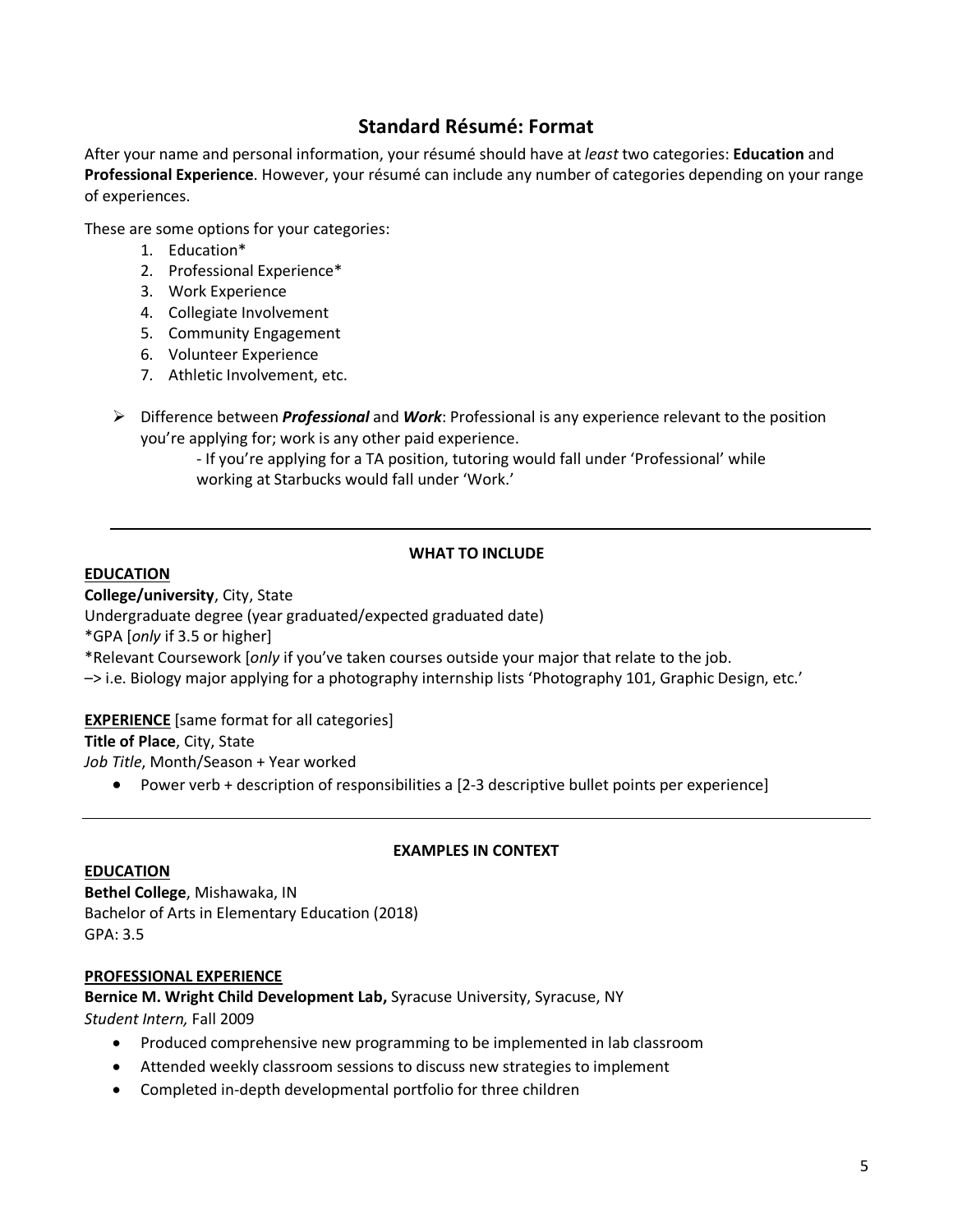## **Power Verbs**

Choose a **verb** from the following list to start each descriptive bullet point under your experiences

- § Administrative Skills: analyzed, completed, coordinated, displayed, directed, developed, executed, improved, managed, operated, oversaw, planned, produced, revised, stocked, supervised
- Analytical/Problem Solving Skills: analyzed, brainstormed, clarified, compared, crafted, created, detected, determined, devaluated, found, gathered, investigated, mediated, motivated, oversaw, prepared, resolved, satisfied, surveyed
- § Communication Skills: addressed, advertised, briefed, communicated, composed, consulted, demonstrated, directed, edited, facilitated, greeted, instructed, marketed, mediated, persuaded, presented, represented, submitted, supported, taught, translated, welcomed, wrote
- § Creative Skills: built, completed, constructed, created, designed, developed, directed, engineered, integrated, invented, marketed, performed, presented, transformed, utilized
- Development/Research Skills: analyzed, built, collected, compiled, conducted, demonstrated, developed, discovered, examined, fixed, formatted, improved, innovated, located, organized, prioritized, repaired, researched, selected, surveyed, tested, verified
- § Financial Skills: accounted for, appraised, audited, balanced, budgeted, checked, compiled, computed, determined, dispensed, entered, estimated, financed, increased, invested, marketed, netted, processed, reduced, solved, totaled
- Interpersonal Skills: advised, assessed, cared, coached, confronted, consulted, cooperated, counseled, educated, encouraged, facilitated, guided, handled, listened, mediated, mentored, motivated, performed, relieved, represented, resolved, served, treated, tutored, validated
- Leadership Skills: achieved, certified, completed, coordinated, delegated, designed, directed, executed, guided, initiated, judged, led, maintained, managed, mentored, organized, oversaw, performed, planned, prepared, supervised, trained
- § Organizational Skills: adjusted, approved, assembled, cataloged, collected, compiled, coordinated, designated, documented, edited, filed, inspected, installed, organized, recorded, reviewed, scheduled, sorted, translated, verified
- Teaching Skills: advised, clarified, communicated, corrected, counseled, demonstrated, evaluated, explained, graded, guided, informed, instructed, lectured, mentored, observed, set goals, steered, suggested, taught, trained, tutored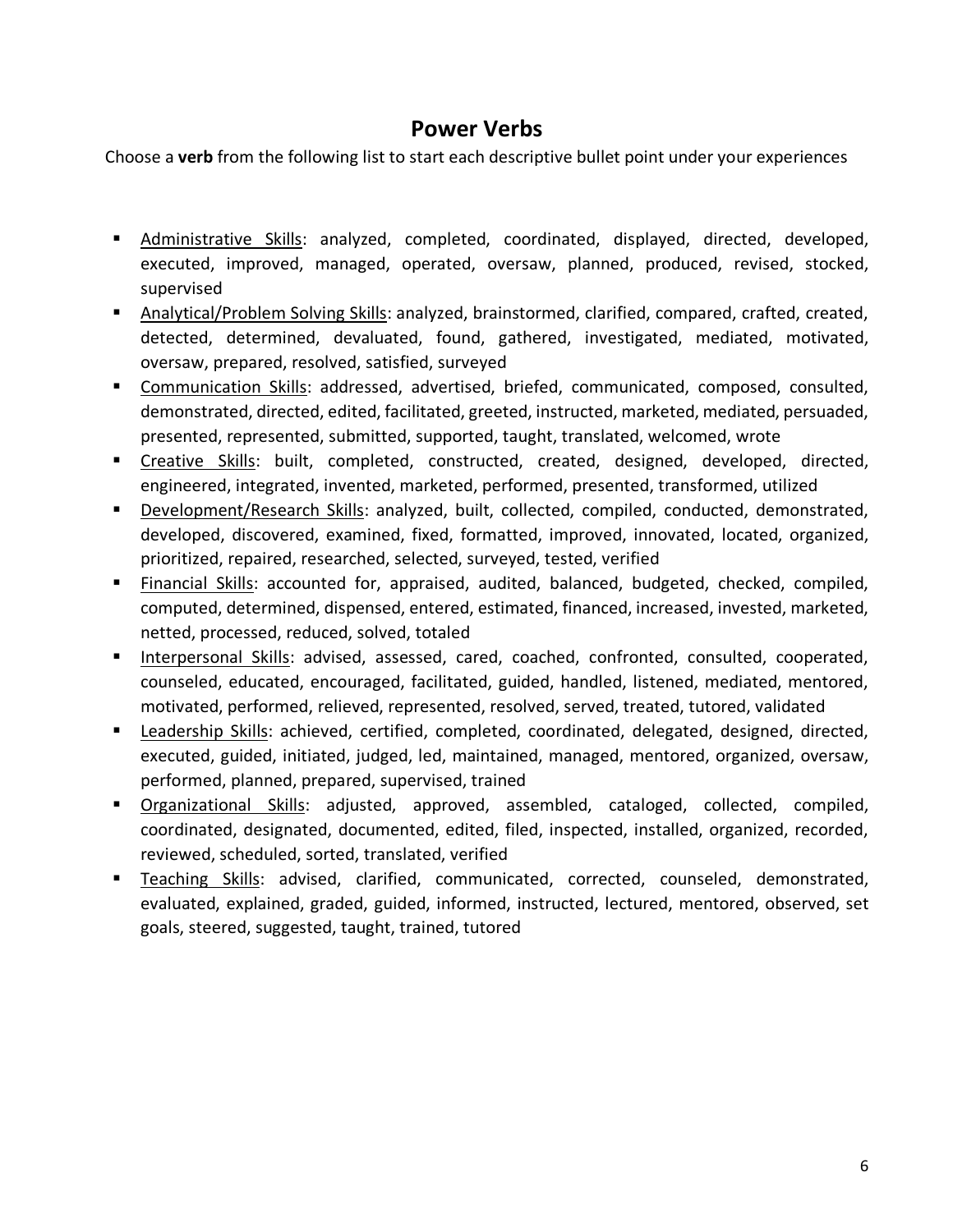[Standard Résumé Example]

## **Nathan Student**

Mishawaka, IN 46543 City, State 76543

**Bethel College**, Mishawaka, IN **Dean's List, Fall 2010-** Spring 2012 Bachelor of Arts in Child & Family Studies (2012) GPA: 3.5 Relevant Coursework: \_\_\_\_\_

*College Address:* nstudent@gmail.com *Home Address:* 1001 Bethel Circle (315) 555-1234 350 Maple Ave.

#### **EDUCATION HONORS**\* [optional]

#### **PROFESSIONAL EXPERIENCE**

**Hutchings Psychiatric Hospital,** Onondaga County Department of Mental Health, Syracuse, NY

#### *Student Intern*, Spring 2010

- Worked closely for 15 weeks in mental health day treatment facility with children ages 9 to 11 diagnosed with emotionally disturbed behavior
- Assisted with therapeutic and socialization objectives set forth by the IE{s and Psychological support team
- Conducted individual research and comparison of case files to better develop understanding of mental health treatment

#### **Bernice M. Wright Child Development Lab,** Syracuse University, Syracuse, NY

*Student Intern,* Fall 2009

- Produced comprehensive new programming to be implemented in lab classroom
- Attended weekly classroom sessions to discuss new strategies to implement
- Completed in-depth developmental portfolio for three children, highlighting their progress in the cognitive, socialemotional, motor, and language areas

#### **Indian Head Camp**, Honesdale, PA

*Program Director*, Summer 2007 to Summer 2008

- Managed staff of four in Program Department
- Oversaw all scheduling for co-educational, 600-person, residential camp
- Attended quarterly meetings and national camping conferences in addition to daily meetings of management staff focused on improving the programming to increase participation and age-appropriate practices
- Developed new scheduling system utilizing Microsoft Excel and advanced spreadsheet technology

#### **COMMUNITY ENGAGEMENT**

#### **Syracuse University Ambulance,** Syracuse, NY

*Field Supervisor,* September 2008-Present

- Serve as observing attendant, ambulance driver, ambulance crew chief, and Field Supervisor
- Responsible for safe operation and training of active 70+ ambulance volunteers
- Volunteer over 30 hours each week, developing extensive training program and supervising the overall operation and safety of organization

#### **Habitat for Humanity**, Syracuse, NY

*Participant, Spring 2007*

- Assisted in fundraising for campus wide organization
- Assisted in construction of houses in Mississippi Delta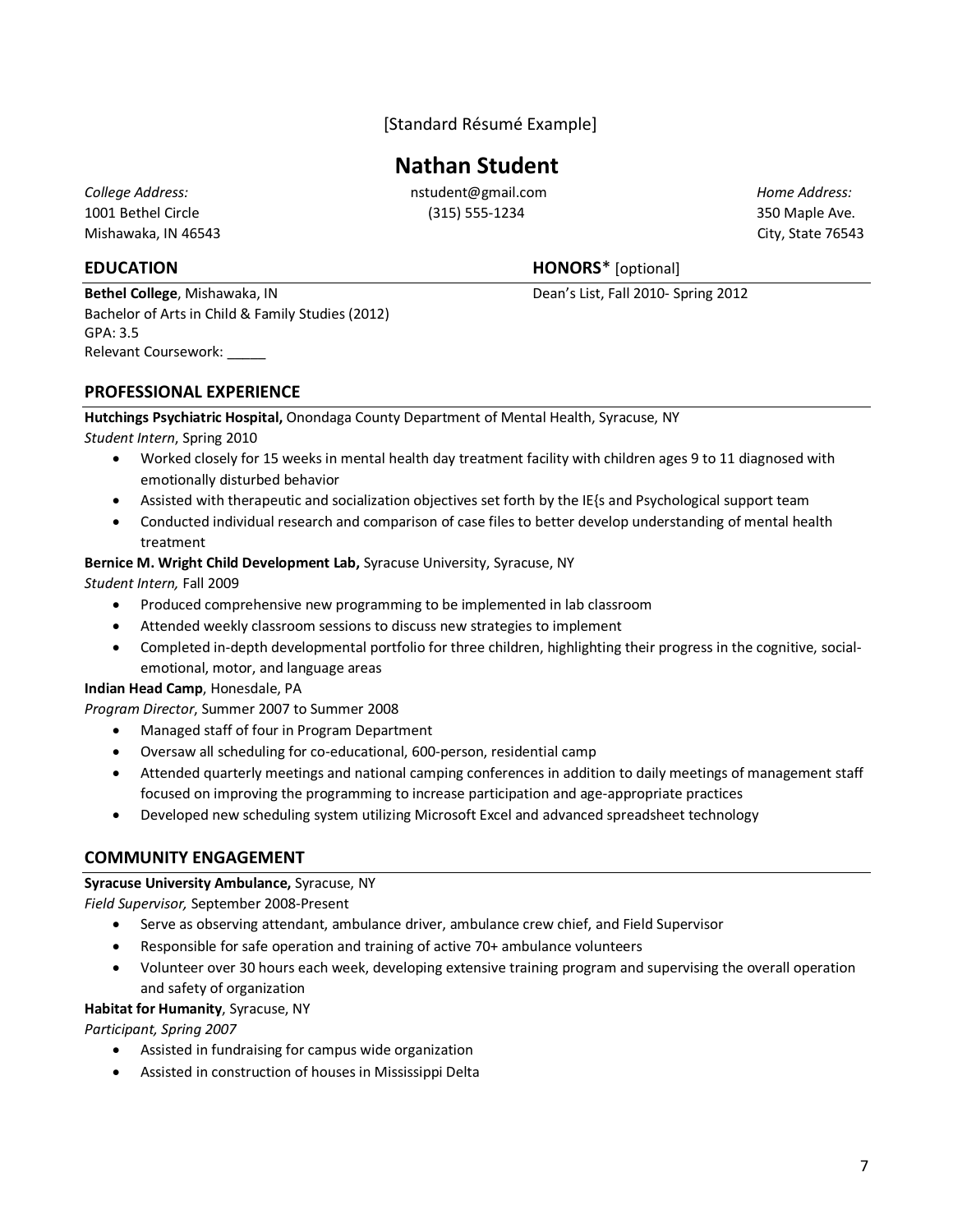[Combination Résumé Example]

## **Nathan Student**

Mishawaka, IN 46543 City, State 76543

*College Address:* nstudent@gmail.com *Home Address:* 1001 Bethel Circle (315) 555-1234 350 Maple Ave.

#### **EDUCATION**

**Bethel College**, Mishawaka, IN Bachelor of Arts in Child & Family Studies (2012) GPA: 3.5 Relevant Coursework:

#### **PROFESSIONAL EXPERIENCE**

| Leadership     | Indian Head Camp, Honesdale, PA                                                                                                                                                                                                                                                    |
|----------------|------------------------------------------------------------------------------------------------------------------------------------------------------------------------------------------------------------------------------------------------------------------------------------|
|                | Program Director, Summer 2007 to Summer 2008                                                                                                                                                                                                                                       |
|                | • Managed staff of four in Program Department                                                                                                                                                                                                                                      |
|                | • Oversaw all scheduling for co-educational, 600-person, residential camp                                                                                                                                                                                                          |
|                | • Attended quarterly meetings and national camping conferences in addition to daily                                                                                                                                                                                                |
|                | management staff focused on improving the programming to increase participation and age-<br>appropriate practices                                                                                                                                                                  |
|                | • Developed new scheduling system utilizing Microsoft Excel and advanced spreadsheet<br>technology                                                                                                                                                                                 |
| Research       | Hutchings Psychiatric Hospital, Onondaga County Department of Mental Health, Syracuse, NY                                                                                                                                                                                          |
|                | Student Intern, Spring 2010                                                                                                                                                                                                                                                        |
|                | • Worked closely for 15 weeks in mental health day treatment facility with children ages 9 to 11<br>diagnosed with emotionally disturbed behavior                                                                                                                                  |
|                | • Assisted with therapeutic and socialization objectives set forth by the IE{s and Psychological<br>support team                                                                                                                                                                   |
|                | • Conducted individual research and comparison of case files to better develop understanding of<br>mental health treatment                                                                                                                                                         |
| Interpersonal  | Syracuse University Ambulance, Syracuse, NY                                                                                                                                                                                                                                        |
|                | Field Supervisor, September 2008-Present                                                                                                                                                                                                                                           |
|                | • Serve as observing attendant, ambulance driver, ambulance crew chief, and Field Supervisor<br>• Responsible for the safe operation and training of active 70+ ambulance volunteers<br>• Volunteer over 30 hours each week, developing extensive training program and supervising |
|                | overall operation and safety of organization                                                                                                                                                                                                                                       |
| Administration | Bernice M. Wright Child Development Lab, Syracuse University, Syracuse, NY<br>Student Intern, Fall 2009                                                                                                                                                                            |
|                | • Produced comprehensive new programming to be implemented in lab classroom                                                                                                                                                                                                        |
|                | • Attended weekly classroom sessions to discuss new strategies to implement                                                                                                                                                                                                        |
|                | • Completed in-depth developmental portfolio for three children, highlighting their progress in                                                                                                                                                                                    |
|                | cognitive, social-emotional, motor, and language areas                                                                                                                                                                                                                             |
|                | Habitat for Humanity, Syracuse, NY                                                                                                                                                                                                                                                 |
|                | Participant, Spring 2007                                                                                                                                                                                                                                                           |
|                | • Assisted in fundraising for campus wide organization                                                                                                                                                                                                                             |
|                | • Assisted in construction of houses in Mississippi Delta                                                                                                                                                                                                                          |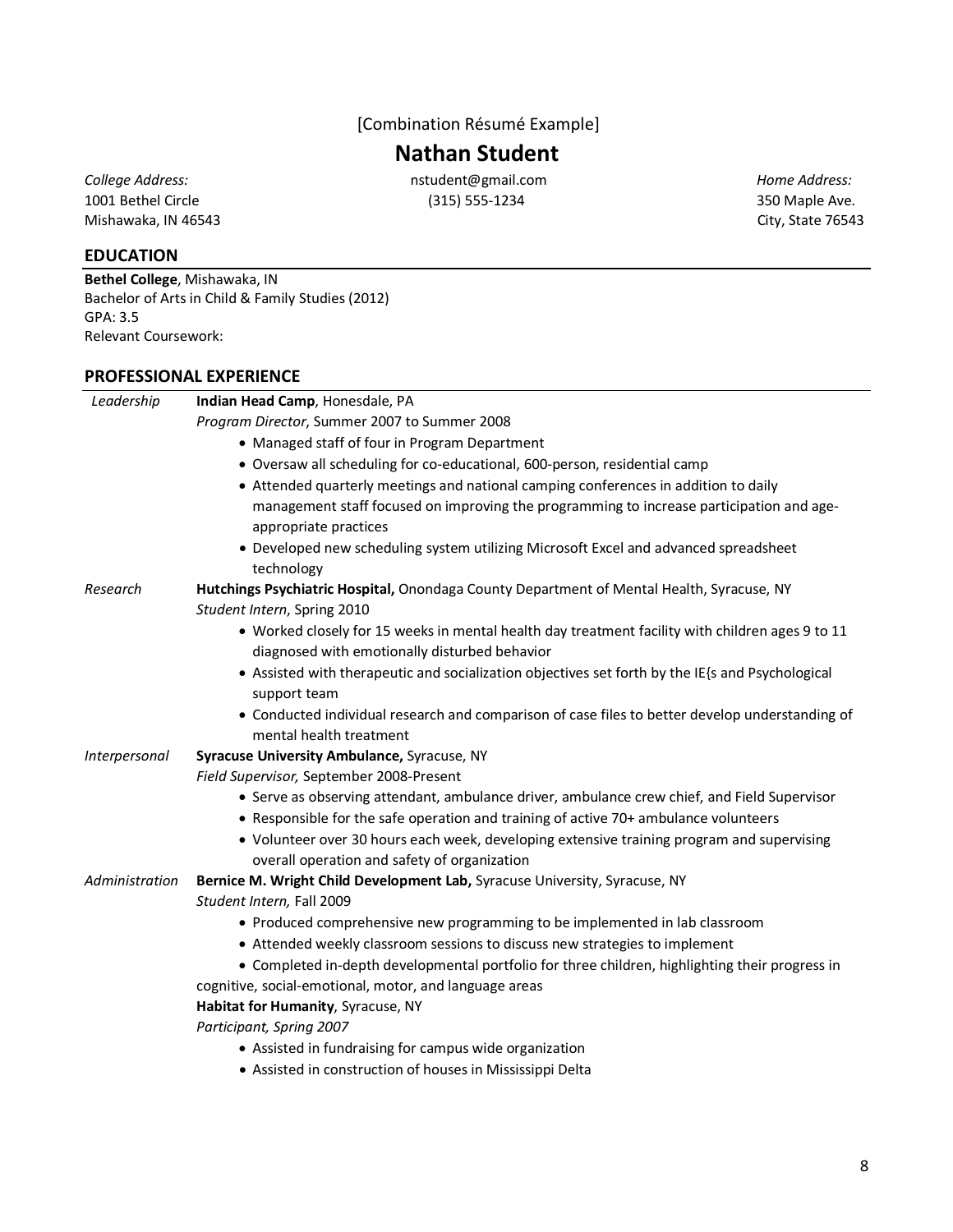[Functional Résumé Example]

**Nathan Student**

Mishawaka, IN 46543 City, State 76543

*College Address:* nstudent@gmail.com *Home Address:* 1001 Bethel Circle (315) 555-1234 350 Maple Ave.

#### **SUMMARY OF QUALIFICATIONS**

Experienced worker with planning large group events and creating effective, interactive programs. Three years experience as an ambulance supervisor where organizational, problem solving, and people management skills were necessary. Two years experience in two separate locations working with children of vary states of mental facilities and developing interactive therapeutic strategies where analytical and interpersonal skills were essential.

#### **PROFESSIONAL EXPERIENCE**

#### **Youth Involvement**

- Worked closely for 15 weeks in mental health day treatment facility with children ages 9 to 11 diagnosed with emotionally disturbed behavior
- Completed in-depth developmental portfolio for three children, highlighting their progress in cognitive, socialemotional, motor, and language areas
- Conducted individual research and comparison of case files to develop understanding of mental health treatment

#### **Group Management**

- Managed staff of four in Program Department
- Currently responsible for the safe operation and training of active 70+ ambulance volunteers
- Attended quarterly meetings and national camping conferences in addition to daily management staff focused on improving the programming to increase participation and age-appropriate practices

#### **Event Administration**

- Oversaw all scheduling for co-educational, 600-person, residential camp
- Developed new scheduling system utilizing Microsoft Excel and advanced spreadsheet technology
- Volunteer over 30 hours each week, developing extensive training program and supervising the overall operation and safety of an organization

#### **WORK HISTORY**

| Syracuse University Ambulance, Syracuse, NY                             | 2008-Present |
|-------------------------------------------------------------------------|--------------|
| <b>Field Supervisor</b>                                                 |              |
| Hutchings Psychiatric Hospital, Syracuse, NY<br>Student Intern          | Spring 2010  |
| Bernice M. Wright Child Development Lab, Syracuse, NY<br>Student Intern | Fall 2009    |
| <b>EDUCATION</b>                                                        |              |

**Bethel College**, Mishawka, IN *Bachelor of Arts in Child & Family Studies* (2012)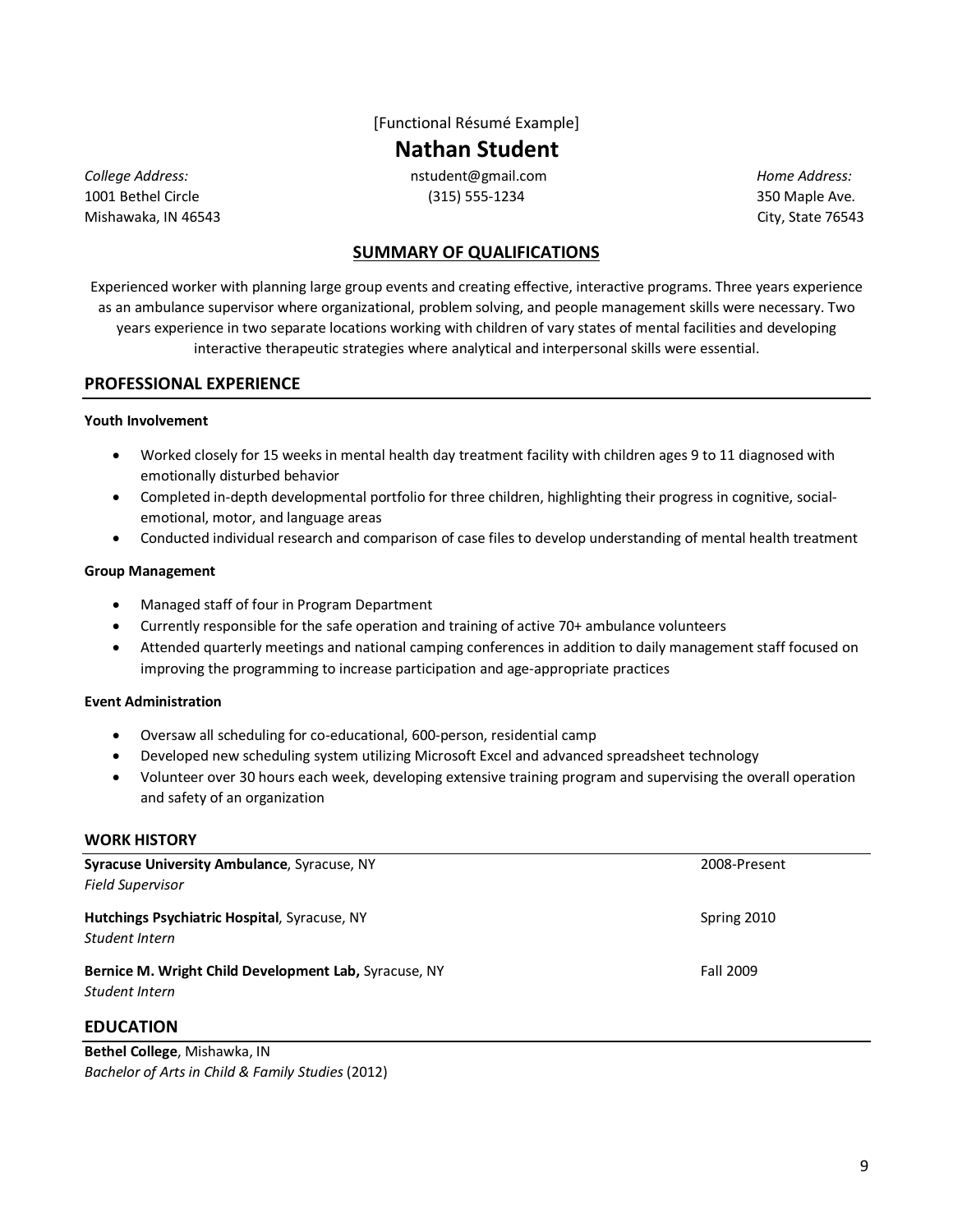1001 Bethel Circle nstudent@gmail.com 350 Maple Ave.

### [Nursing Resume Example]

*College Address:* **Nathan Student** *Home Address:*

Mishawaka, IN 46543 (315) 555-1234 City, State 76543

#### **EDUCATION HONORS**

**Bethel College**, Mishawaka, IN **Dean's List, Fall 2016-Fall 2018** Bachelor of Science in Nursing (2017) Basketball Scholarship, Fall 2017 GPA: 3.6

#### **CLINICAL ROTATIONS**

| $\bullet$ | <b>Nursing Management</b> | St. Joseph Regional Medical Center | Spring 2017   |
|-----------|---------------------------|------------------------------------|---------------|
| $\bullet$ | Community Health          | <b>Various Agencies</b>            | Fall 2016     |
| $\bullet$ | <b>Maternal Newborn</b>   | <b>Elkhart General Hospital</b>    | Spring B 2016 |
| $\bullet$ | <b>Critical Care</b>      | <b>Elkhart General Hospital</b>    | Spring A 2016 |
| $\bullet$ | <b>Pediatrics</b>         | St. Joseph Regional Medical Center | Fall B 2015   |
| $\bullet$ | Mental Health             | Oaklawn Psychiatric Center         | Fall A 2015   |
| $\bullet$ | Medical-Surgical          | Memorial Hospital of South Bend    | Spring 2015   |
| $\bullet$ | <b>Fundamentals</b>       | <b>Hubbard Hill Estates</b>        | Fall 2014     |

#### **COMPREHENSIVE NURSING MANAGEMENT PRACTICUM**

**Progressive Care Unit, St. Joseph Regional Medical,** Mishawaka, IN Senior Nursing Student, Spring 2017

- Provided nursing care for up to four patients under direct supervision of RN mentor
- Performed variety of skills including care of peripheral and central lines, tube feedings, management of all aspects of medication administration, beginner level of interpretation of ECG tracings, and all nursing documentation and communication
- Participated in patient admissions and discharges and followed nursing process to complete daily patient care including ongoing patient assessments

#### **WORK EXPERIENCE**

| Blessed Beginnings Care Center, Nappanee, IN<br>Nurse's Aide-Assist nurse and midwife in delivery and care of newborn | June 2016- Present      |
|-----------------------------------------------------------------------------------------------------------------------|-------------------------|
|                                                                                                                       |                         |
| Bethel College Physical Plant, Mishawaka, IN<br><b>Student Secretary</b><br>$\bullet$                                 | December 2013- Present  |
| Bethel College Nursing Department, Mishawaka, IN<br>Lab Assistant<br>$\bullet$                                        | September 2015- Present |
| Miller's Merry Manor, Syracuse, IN<br><b>Certified Nursing Assistant</b><br>$\bullet$                                 | May 2015- August 2015   |

#### **VOLUNTEER EXPERIENCE**

**Bethel College Nursing Mission Trip-** Jalapa, Guatemala May 2016

• Set up medical camps in 4 different villages and gave care to over 400 people